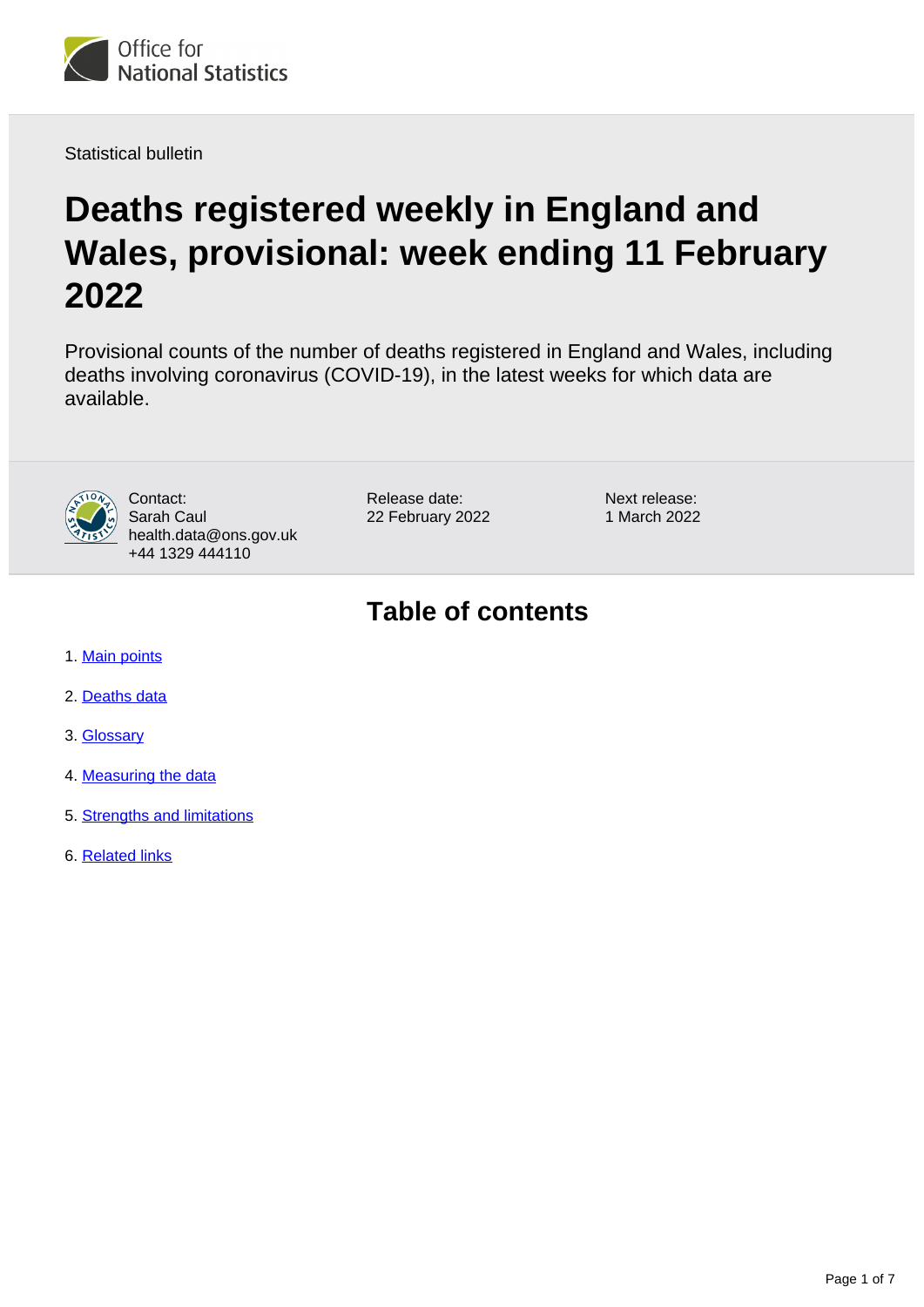## <span id="page-1-0"></span>**1 . Main points**

- In the week ending 11 February 2022 (Week 6), 11,558 deaths were registered in England and Wales; this was 304 fewer deaths than the previous week (Week 5) and 8.2% below the five-year average (1,032 fewer deaths).
- The number of deaths registered in England in the week ending 11 February 2022 (Week 6) was 10,873; this was 265 fewer deaths than the previous week (Week 5) and 8.1% below the five-year average (957 fewer deaths).
- The number of deaths registered in Wales in the week ending 11 February 2022 (Week 6) was 672; this was 33 fewer deaths than the previous week (Week 5) and 8.8% below the five-year average (65 fewer deaths).
- Compared with the 2015 to 2019 five-year average (as opposed to the new five-year average used in the previous main points), deaths in England and Wales were 3.1% below average (367 fewer deaths) in Week 6; deaths were 2.5% below average in England (281 fewer deaths) and 7.8% below average in Wales (57 fewer deaths).
- Of the deaths registered in Week 6 in England and Wales, 1,066 mentioned "novel coronavirus (COVID-19)", accounting for 9.2% of all deaths; this was a decrease in the number of deaths compared with Week 5 (1,242 deaths, 10.5% of all deaths).
- The number of deaths involving COVID-19 in England decreased to 1,025 in Week 6, compared with 1,162 in Week 5; for Wales, deaths involving COVID-19 decreased to 40 in Week 6, compared with 76 in Week 5.
- Of the 1,066 deaths involving COVID-19, 66.1% (705 deaths) had this recorded as the underlying cause of death in Week 6, compared with 65.8% in Week 5.
- Using the most up-to-date data we have available, the number of deaths from the week ending 13 March 2020 to the week ending 11 February 2022 was 1,151,159 in England and Wales; of these, 1,078,920 were recorded in England and 70,706 were recorded in Wales.
- From the week ending 13 March 2020 to the week ending 11 February 2022, the number of excess deaths above the five-year average in England and Wales was 122,122; of these, 117,254 were recorded in England and 6,179 were recorded in Wales.
- In Week 6 in England and Wales, the number of deaths was above the five-year average in private homes (12.4% above, 371 excess deaths) but below the five-year average in hospitals (15.6% below, 931 fewer deaths), care homes (15.7% below, 435 fewer deaths) and other settings (4.3% below, 37 fewer deaths).
- The number of deaths registered in the UK in the week ending 11 February 2022 (Week 6) was 13,159, which was 7.4% below the five-year average (1,045 fewer deaths); of the deaths registered in the UK in Week 6, 1,185 involved COVID-19, which was 205 fewer than in Week 5.

### **Figure 1: Total deaths from all causes were below the five-year average in Week 6**

Number of deaths registered by week, England and Wales, 28 December 2019 to 11 February 2022

### **Notes:**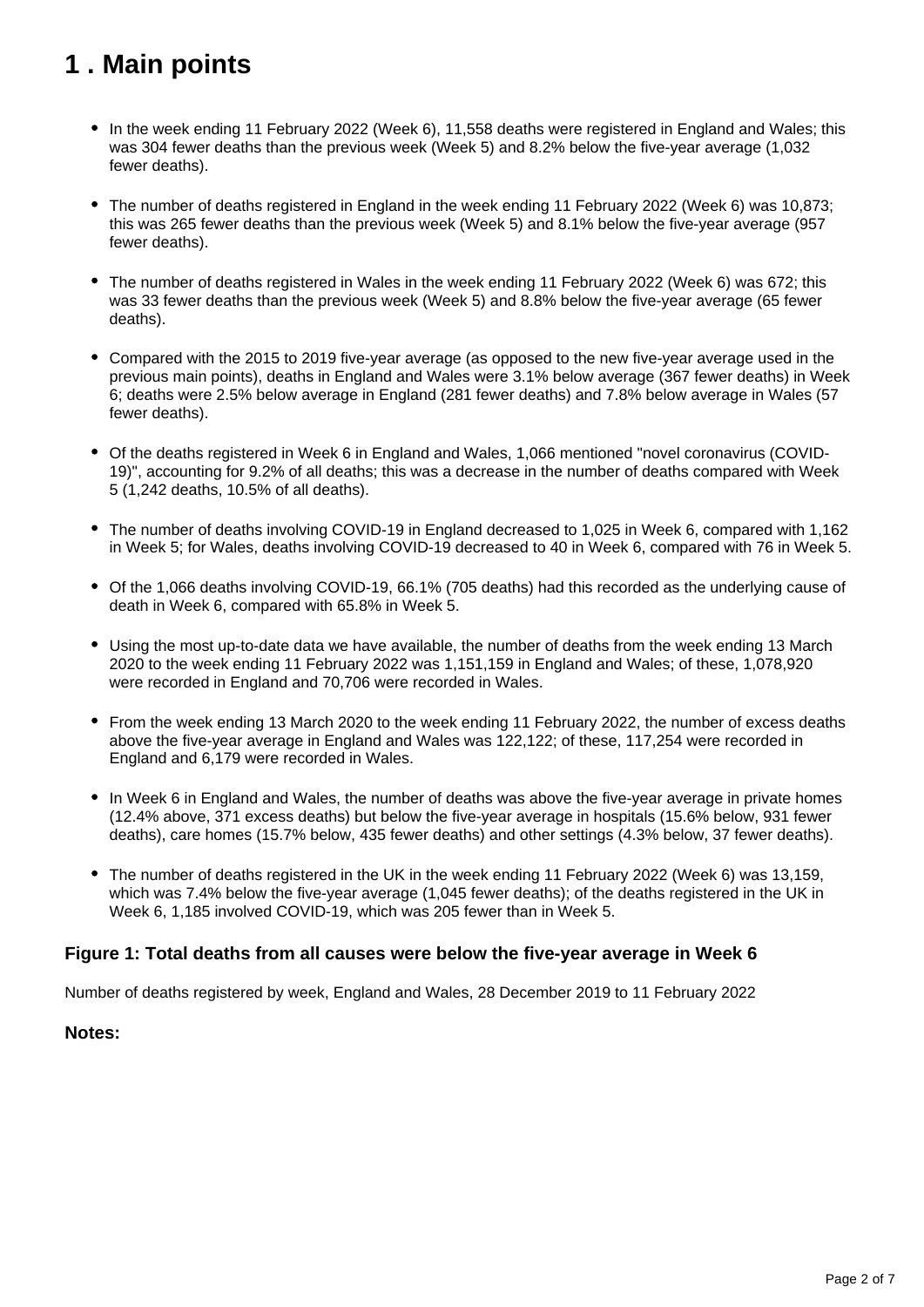- 1. Figures include deaths of non-residents.
- 2. Based on date a death was registered rather than occurred.
- 3. All figures are provisional.
- 4. The International Classification of Diseases, 10th Edition (ICD-10) definitions are available in theMeasuring [the datasection.](https://www.ons.gov.uk/peoplepopulationandcommunity/birthsdeathsandmarriages/deaths/bulletins/deathsregisteredweeklyinenglandandwalesprovisional/weekending21january2022#measuring-the-data)
- 5. The number of deaths registered in a week are affected when bank holidays occur.
- 6. Information relating to the five-year averages used can be found in the **Measuring the data section**.

#### **Download the data**

[.xlsx](https://www.ons.gov.uk/visualisations/dvc1823/fig1/datadownload.xlsx)

## <span id="page-2-0"></span>**2 . Deaths data**

[Deaths registered weekly in England and Wales, provisional](https://www.ons.gov.uk/peoplepopulationandcommunity/birthsdeathsandmarriages/deaths/datasets/weeklyprovisionalfiguresondeathsregisteredinenglandandwales)

Dataset | Released 22 February 2022

Provisional counts of the number of deaths registered in England and Wales, by age, sex and region, in the latest weeks for which data are available. Includes data on coronavirus (COVID-19) deaths.

[Death registrations and occurrences by local authority and health board](https://www.ons.gov.uk/peoplepopulationandcommunity/healthandsocialcare/causesofdeath/datasets/deathregistrationsandoccurrencesbylocalauthorityandhealthboard)

Dataset | Released 22 February 2022

Provisional counts of the number of deaths registered in England and Wales, including deaths involving COVID-19, by local authority, health board and place of death in the latest weeks for which data are available.

[Number of deaths in care homes notified to the Care Quality Commission, England](https://www.ons.gov.uk/peoplepopulationandcommunity/birthsdeathsandmarriages/deaths/datasets/numberofdeathsincarehomesnotifiedtotheca15)

Dataset | Released 22 February 2022

Provisional counts of deaths in care homes caused by COVID-19 by local authority. Published by the Office for National Statistics (ONS) and the Care Quality Commission (CQC).

[Care home resident deaths registered in England and Wales, provisional](https://www.ons.gov.uk/peoplepopulationandcommunity/birthsdeathsandmarriages/deaths/datasets/carehomeresidentdeathsregisteredinenglandandwalesprovisional)

Dataset | Released 22 February 2022 Provisional counts of the number of care home resident deaths registered in England and Wales, by region, including deaths involving COVID-19, in the latest weeks for which data are available.

[Deaths registered weekly due to COVID-19 by region of usual residence, provisional](http://www.ons.gov.uk/peoplepopulationandcommunity/birthsdeathsandmarriages/deaths/datasets/deathsregisteredweeklyduetocovid19byregionofusualresidenceprovisional)

Dataset | Released 22 February 2022

Provisional counts of the number of deaths due to coronavirus (COVID-19) registered by region of usual residence in England and Wales.

Try the new way to filter and download these data:

- [Deaths registered weekly in England and Wales by age and sex: COVID-19](https://www.ons.gov.uk/datasets/weekly-deaths-age-sex?%3Auri=weekly-deaths-age-sex%2F)
- [Deaths registered weekly in England and Wales by region: COVID-19](https://www.ons.gov.uk/datasets/weekly-deaths-region/)
- [Death registrations and occurrences by local authority and place of death](https://www.ons.gov.uk/datasets/weekly-deaths-region/)

[Death registrations and occurrences by health board and place of death](https://www.ons.gov.uk/datasets/weekly-deaths-region/)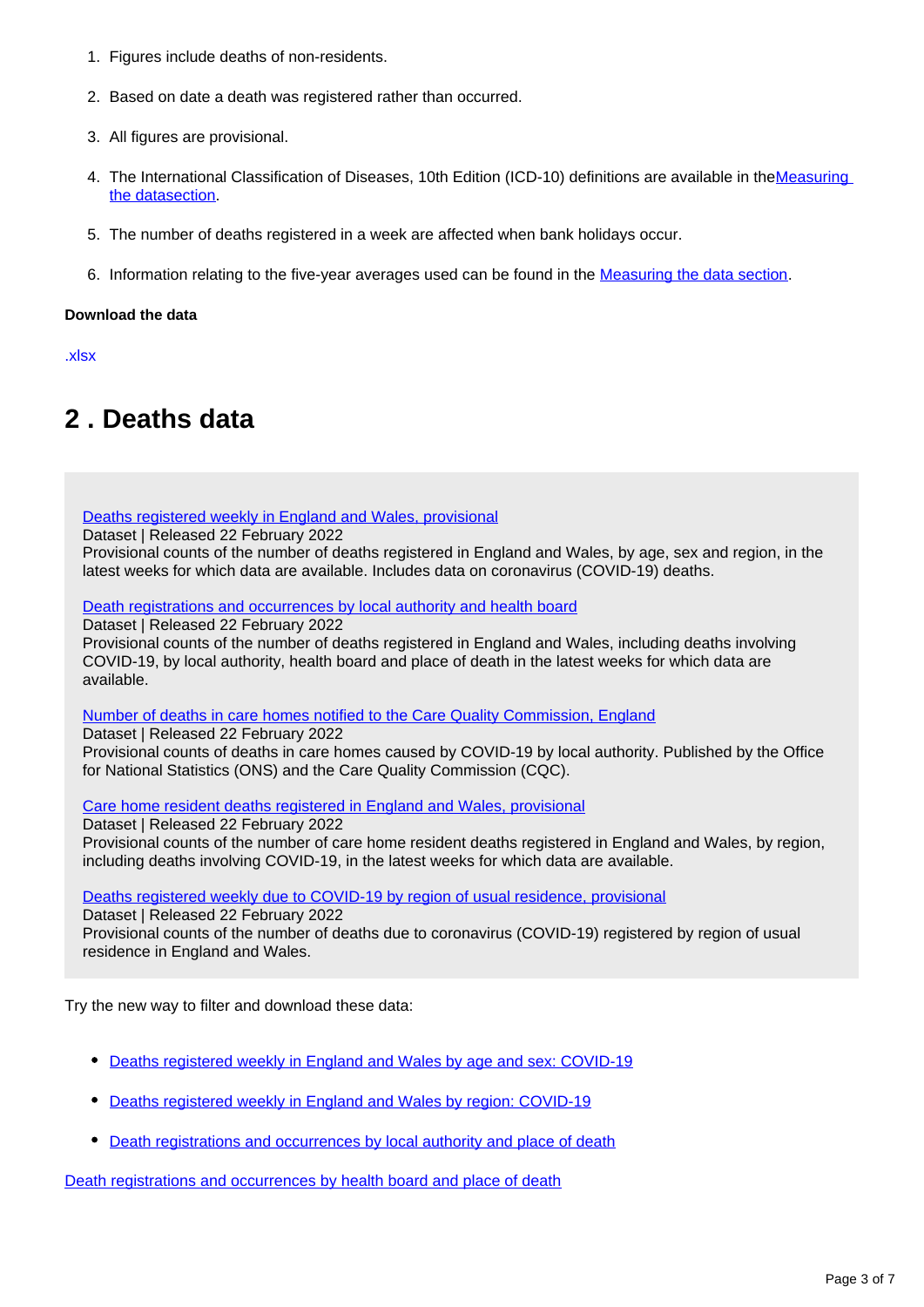## <span id="page-3-0"></span>**3 . Glossary**

### **Coronavirus (COVID-19) deaths**

Coronavirus (COVID-19) deaths are those deaths registered in England and Wales in the stated week where COVID-19 was mentioned on the death certificate. A doctor can certify the involvement of COVID-19 based on symptoms and clinical findings - a positive test result is not required. Definitions of COVID-19 for deaths in Scotland and Northern Ireland are similar to England and Wales.

## <span id="page-3-1"></span>**4 . Measuring the data**

To meet user needs, we publish very timely but provisional counts of death registrations in England and Wales in ourDeaths registered weekly in England and Wales, provisional dataset. These are presented:

- by sex
- by age group
- for regions (within England)
- for Wales as a whole

To allow time for registration and processing, figures are published 11 days after the week ends. Because of the rapidly changing situation, we also provide provisional updated totals for death occurrences based on the latest available death registrations, up to 19 February 2022.

The five-year average is designed to show us the expected number of deaths based on the most recent years. Using five years means random year-on-year fluctuations are smoothed.

The 2015 to 2019 five-year average was used to compare against deaths registered in 2020 and 2021 because it provides a comparison of the number of deaths expected per week in a usual (non- coronavirus (COVID-19) pandemic) year. The further we move away from the five years in question, the less robust the measure is because of changes in population numbers, age and structure.

Deaths registered in 2022 will be compared with the 2016, 2017, 2018, 2019 and 2021 five-year average. As 2021 is also a coronavirus pandemic year and does increase some of the expected deaths in a week, other comparisons are also used including week-by-week and 2021 only.

The number of registration days in a reference period can affect mortality statistics. For example, bank holidays can affect the number of registrations within a week or month because of the closure of registration offices. We often see high death registrations in the first two weeks of January when registration services are back in office and dealing with any backlog from the bank holiday period because of the Christmas period.

### **Coronavirus**

This weekly release now provides a separate breakdown of the number of deaths involving coronavirus; that is, where COVID-19 or suspected COVID-19 was mentioned anywhere on the death certificate, including in combination with other health conditions.

If a death certificate mentions COVID-19, it will not always be the main cause of death but may be a contributory factor. This bulletin summarises the latest weekly information and will be updated each week during the coronavirus pandemic.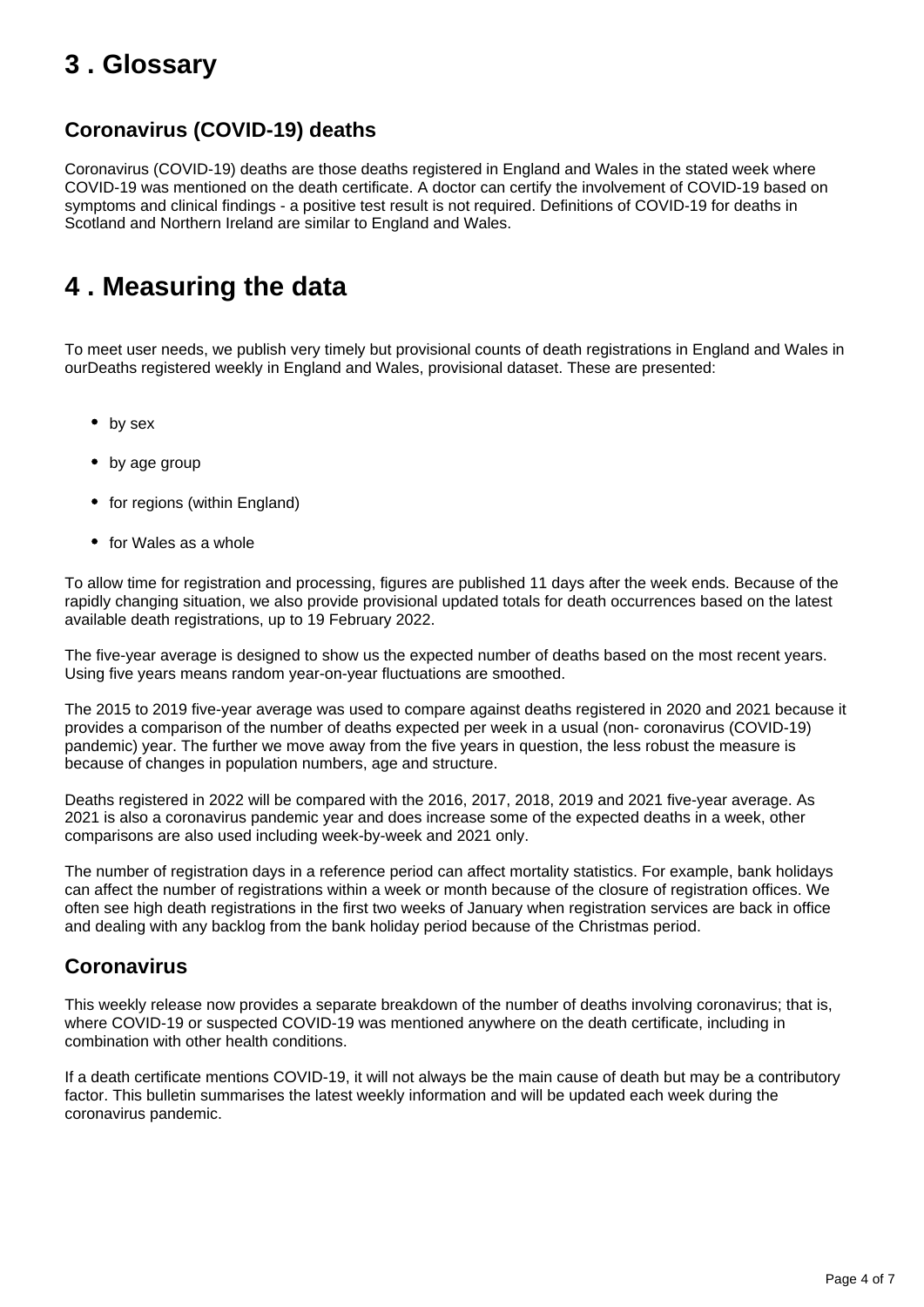### **Data coverage**

The data for 2020 are based on a 53-week year. Because the number of days in a week is seven, when there are 52 weeks, we only cover 364 days of the 365 days in the year. This results in one remaining day each calendar year not being included in the 52 weeks. With the occurrence of leap years, it is sometimes necessary to add a 53rd week to the end of the calendar, which was the case in 2020. This happens every five years - the last time there was a Week 53 was in 2015. Given the low frequency of Week 53, it is more appropriate to compare the 2020 figures with the average for Week 52 than to compare it with a single year from five years previously. View more detail on the data coverage for the weekly deaths bulletin in our[Coronavirus and mortality in England and](https://www.ons.gov.uk/peoplepopulationandcommunity/birthsdeathsandmarriages/deaths/methodologies/coronavirusandmortalityinenglandandwalesmethodology)  [Wales methodology](https://www.ons.gov.uk/peoplepopulationandcommunity/birthsdeathsandmarriages/deaths/methodologies/coronavirusandmortalityinenglandandwalesmethodology).

Influenza and pneumonia has been included for comparison in the **Deaths registered weekly in England and** [Wales, provisional dataseta](https://www.ons.gov.uk/peoplepopulationandcommunity/birthsdeathsandmarriages/deaths/methodologies/coronavirusandmortalityinenglandandwalesmethodology)s a well-understood cause of death involving respiratory infection that is likely to have somewhat similar risk factors to COVID-19.

### **Registration delays**

This bulletin is based mainly on the date that deaths are registered, not the date of death, because of the time taken for a death to be registered. Deaths in England and Wales are normally registered within five days, but there can be a considerably longer delay in some circumstances, particularly when the death is referred to a coroner. More information on this issue can be found in our**Impact of registration delays on mortality statistics** [article.](https://www.ons.gov.uk/peoplepopulationandcommunity/birthsdeathsandmarriages/deaths/articles/impactofregistrationdelaysonmortalitystatisticsinenglandandwales/2020)

We have developed a statistical model to estimate the number of deaths likely to have occurred in each week based on previous experience of the pattern of registration delays, including the effects of bank holidays. You can find out more about this statistical model in ourPredicting total weekly death occurrences in England and Wales [methodology.](https://www.ons.gov.uk/peoplepopulationandcommunity/birthsdeathsandmarriages/deaths/methodologies/predictingtotalweeklydeathoccurrencesinenglandandwalesmethodology) Results are shown in sheet 11 of the Deaths registered weekly in England and Wales, provisional [dataset.](https://www.ons.gov.uk/peoplepopulationandcommunity/birthsdeathsandmarriages/deaths/datasets/weeklyprovisionalfiguresondeathsregisteredinenglandandwales)

### **Classification codes**

From the week ending 26 February 2021 (Week 8), new International Classification of Diseases (ICD-10) codes for COVID-19 issued by the World Health Organization (WHO) were implemented for deaths involving COVID-19. View more detail about the additional classification codes for COVID-19 in the[Coronavirus and mortality in](https://www.ons.gov.uk/peoplepopulationandcommunity/birthsdeathsandmarriages/deaths/methodologies/coronavirusandmortalityinenglandandwalesmethodology)  [England and Wales methodology.](https://www.ons.gov.uk/peoplepopulationandcommunity/birthsdeathsandmarriages/deaths/methodologies/coronavirusandmortalityinenglandandwalesmethodology)

We will publish accompanying articles periodically, giving enhanced information such as age-standardised and age-specific mortality rates for recent time periods, and breakdowns of deaths involving COVID-19 by associated pre-existing health conditions.

Our[User guide to mortality statistics](https://www.ons.gov.uk/peoplepopulationandcommunity/birthsdeathsandmarriages/deaths/methodologies/userguidetomortalitystatisticsjuly2017)provides further information on data quality, legislation and procedures relating to mortality and includes a glossary of terms.

## <span id="page-4-0"></span>**5 . Strengths and limitations**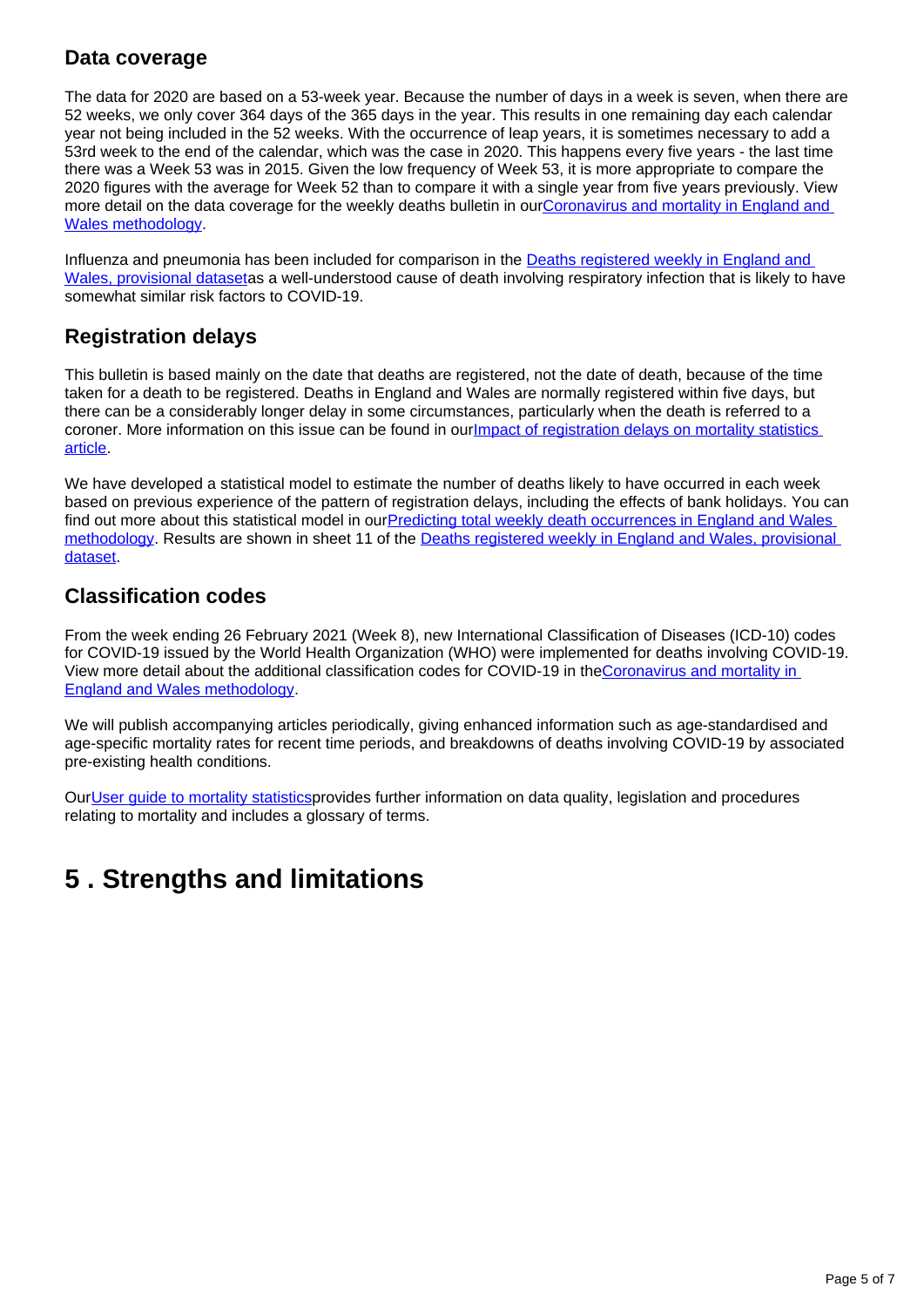## **Comparability**

These weekly figures are for England and Wales only (as this is the Office for National Statistics' (ONS) legal remit). They are from the formal death registration process and may include cases where the doctor completing the death certificate diagnosed possible cases of coronavirus (COVID-19), for example, where this was based on relevant symptoms, but no test was conducted. The ONS figures are different from the daily surveillance figures on [COVID-19 deaths published by the Department of Health and Social Care \(DHSC\)o](https://coronavirus.data.gov.uk/)n GOV.UK, which are for the UK as a whole and its constituent countries.

From 29 April 2020, the DHSC published improved data for England from Public Health England (PHE) to include a count of all deaths, regardless of location, where a positive COVID-19 test was confirmed. Previously, only confirmed COVID-19 deaths in hospitals were reported. This improved the comparability with figures for Scotland, Wales, and Northern Ireland, where deaths outside of hospitals were already being included, and ensured that the UK-wide series had a shared and common definitional coverage. View the ONS statement regarding different [uses of figures on deaths related to COVID-19f](https://www.ons.gov.uk/news/statementsandletters/thedifferentusesoffiguresondeathsfromcovid19publishedbydhscandtheons)or more detail on these data changes.

On 12 August 2020, the PHE data series was revised to include deaths of positively tested individuals where the death occurred within 28 days, and deaths within 60 days of a positive test. The Public Health England technical [summary \(PDF, 854KB\)p](https://assets.publishing.service.gov.uk/government/uploads/system/uploads/attachment_data/file/916035/RA_Technical_Summary_-_PHE_Data_Series_COVID_19_Deaths_20200812.pdf)rovides more detail on these changes.

View more detail on the differences in definitions of COVID-19 deaths between sources and the differences in definitions of COVID-19 deaths in care homes in th[eCoronavirus and mortality in England and Wales methodology.](https://www.ons.gov.uk/peoplepopulationandcommunity/birthsdeathsandmarriages/deaths/methodologies/coronavirusandmortalityinenglandandwalesmethodology)

### **Quality**

More quality and methodology information on strengths, limitations, appropriate uses, and how the data were created is available in the[Mortality statistics in England and Wales QMI.](https://www.ons.gov.uk/peoplepopulationandcommunity/birthsdeathsandmarriages/deaths/methodologies/mortalitystatisticsinenglandandwalesqmi)